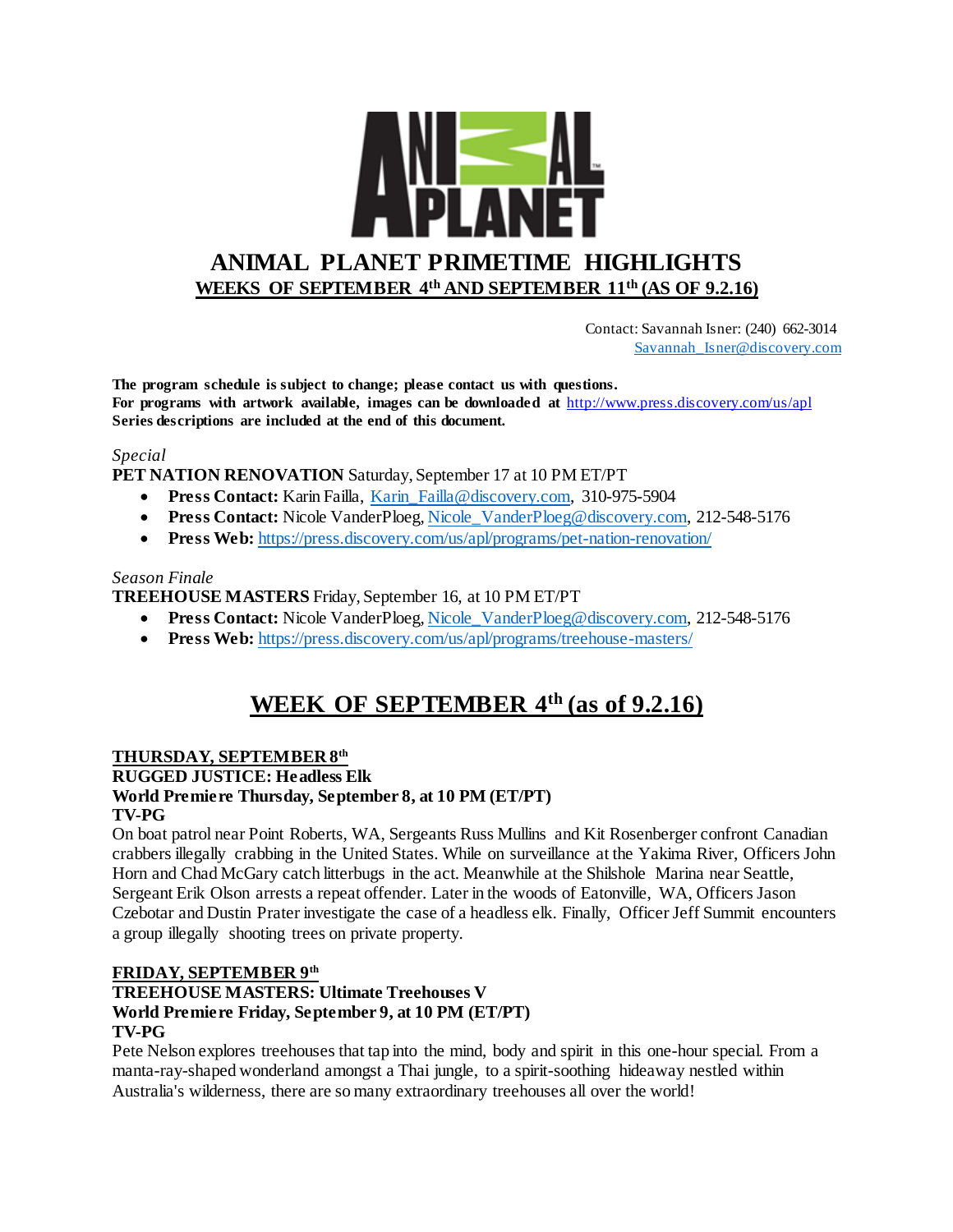#### **SATURDAY, SEPTEMBER 10th DR. DEE: ALASKA VET: Farm Frenzy World Premiere Saturday, September 10, at 8 PM (ET/PT) TV-PG**

Dr. Dee has a special guest accompany her and her husband, Ken, on a flight to Manley Hot Springs for a remote clinic – her mom! Back at Animal House, Dr. Terry examines Thor, a Rottweiler with a broken leg, potentially due to cancer, whose owners are some of his dear friends. Later, Dr. Dee lets her mom observe a surgery. She also sees a German Shepherd puppy who may need surgery after eating insulation. Later, a rabbit comes in with an abscess and several St. Bernard puppies come in for their shots.

# **WEEK OF SEPTEMBER 11th (as of 9.2.16)**

### **THURSDAY, SEPTEMBER 15th**

### **RUGGED JUSTICE: Law-Breaking Father and Daughter World Premiere Thursday, September 15, at 10 PM (ET/PT)**

#### **TV-PG**

In the Seattle Harbor, Sergeant Erik Olson confronts a repeat wildlife crime offender and arrests an inebriated suspect with a warrant for harassment. Later, in the dense forest near Crystal Mountain, Officer Jeff Summit apprehends a trespassing elk poacher. Outside the small city of Puyallup, WA, Officer Dustin Prater responds to a call about a sick coyote. On night surveillance at Banks Lake, Officers Will Smith and Glenn Steffler capture a father and daughter illegally catching white fish.

#### **FRIDAY, SEPTEMBER 16th**

#### **TREEHOUSE MASTERS: Zac Brown's Space Crab World Premiere Friday, September 16, at 10 PM (ET/PT) TV-PG**

#### Pete Nelson heads to Georgia to build a treehouse at Camp Southern Ground – a state-of-the-art camp for kids and passion project of GRAMMY award-winning artist Zac Brown of Zac Brown Band. This isn't your average treehouse; Zac seeks an otherworldly structure to inspire the hearts and minds of his young campers, so Pete pushes his design and the team to construct a treehouse that is a zinc-wrapped, shell-like cross between a spaceship and a horseshoe crab known only as "The Space Crab." Featuring the longest ADA ramp they have ever constructed, a chevron-patterned deck and an eleven-foot wide retractable table that disappears into the ceiling, this treehouse guarantees to be out of this world!

### **SATURDAY, SEPTEMBER 17th DR. DEE: ALASKA VET: Raging Bull World Premiere Saturday, September 17, at 8 PM (ET/PT)**

#### **TV-PG**

Dr. Dee and her husband, Ken, fly 100 miles Southwest of Fairbanks to Healy, Alaska for a remote clinic and while performing a routine spay on an old dog, Dr. Dee notices mammary gland tumors. Back in Fairbanks, Dr. Terry and Nicole perform a mass removal surgery on a beloved lead sled dog, while Dr. Dee uses a unique method for bandaging a white German Shepherd's wounded paw. She also gives a severely overweight dog a dental cleaning and his owner a talking to. A Great Dane/Boxer mix with blood in her urine might have a cancerous tumor, and six kittens in for their shots give Dr. Terry a big surprise. Then Dr. Dee travels to a ranch to get a bull named Nugget ready for breeding season.

### **PET NATION RENOVATION World Premiere Saturday, September 17, at 10 PM (ET/PT) TV-PG**